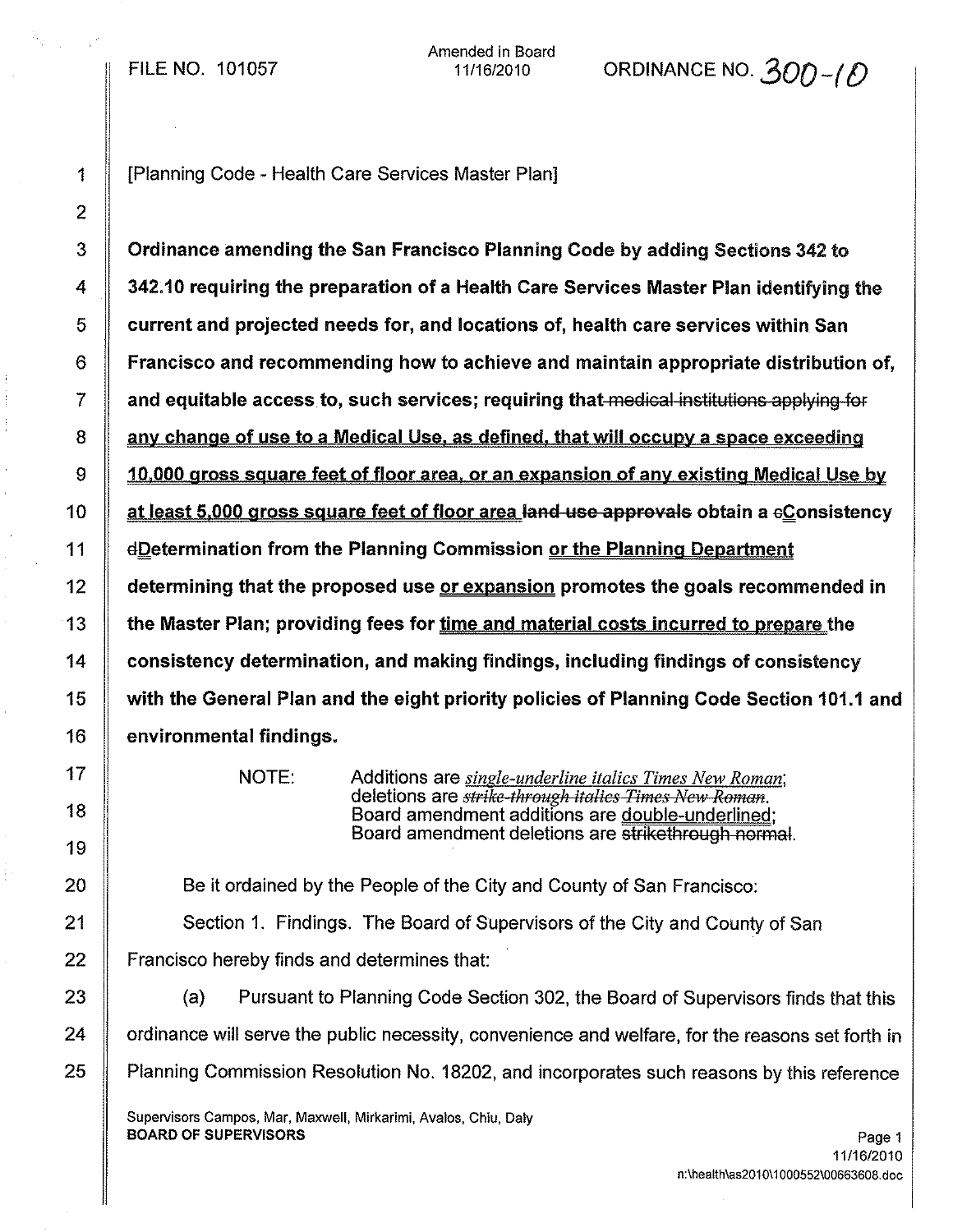1 | thereto. A copy of said resolution is on file with the Clerk of the Board of Supervisors in File 2 | No. 101057.

 (b) The Board of Supervisors finds that this ordinance is in conformity with the **Priority Policies of Section 101.1 of the Planning Code and with the General Plan, and hereby b** adopts the findings set forth in Planning Commission Resolution No. 18202 and incorporates such findings by reference as if fully set forth herein. A copy of said resolution is on file with **the Clerk of the Board of Supervisors in File No. 101057.** 

8 (c) The Planning Department concluded environmental review of this ordinance pursuant to the California Environmental Quality Act, Public Resources Code Section 2100 et 10 Seq. Documentation of that review is on file with the Clerk of the Board of Supervisors in File No. 101057.

12 Section 2. The San Francisco Planning Code is hereby amended by adding Sections 13  $\parallel$  342 to 342.10, to read as follows:

*SEC.* 342. *HEALTH CARE SERVICES MASTER PLANFINDINGS.*

 1. *On March* 23, *2010, President Barack Obama signed into law the "Patient Protection andAffordable Care Act,* " *thereby initiating the most significant change to the health care delivery* 17 System that the United States has experienced in forty years. As the City and County of San Francisco *("City"l works to implement this monumental law. it is an opportune moment to engage in a comprehensive planning effort for health care services in the City.* 

 2. *Section 4.110 ofthe City Charter ("Charter"l provides that the Department o[Public Health and Health Commission shall provide for the preservation, promotion and protection of the physical and mental health ofthe inhabitants ofthe City and County o[San Francisco.*

 3. *Section 4.105 ofthe Charter provides that the Planning Commission create and maintain a General Plan consisting o[goals. policies and programs fOr the future development ofthe City and County that take into consideration social, economic and environmental [actors.*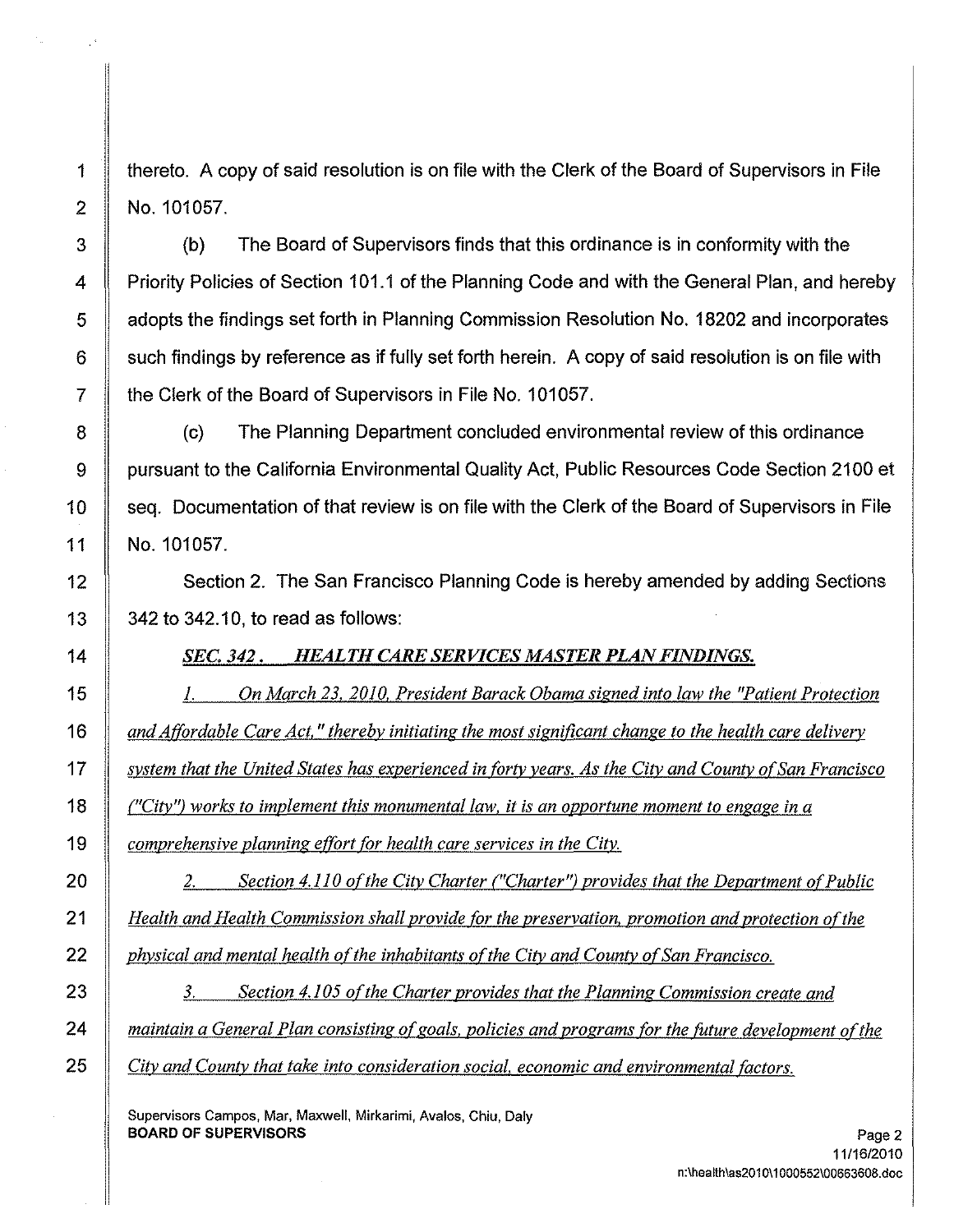4. *Section 127340(a) ofthe Cali(ornia Health and Safety Code provides that "private not- (or-profit hospitals meet certain needs oftheir communities through the provision ofessential healthcare and other services. Public recognition oftheir unique status has led to favorable tax treatment by the government. In exchange. nonprofit hospitals assume a social obligation to provide community benefits in the public interests.*s

**6** 5. The elimination of the Bay Area Health Systems Agency in 1981 and the establishment of a competitive marketplace for health services as state policy through state 8 | legislation resulted in the loss of routine and comprehensive analysis of health service resources, needs, trends, local impacts and related information in the City to guide decisions by medical institutions and governmental land use decisions. This loss of information 11 | promoted decisions, both private and public, that could favor short term individual developments over long term, City wide public policy goals.

13  $\parallel$  5. 6. The attempt by the City to fill the policy gap by passing Ordinance Number 279-14 | 07, requiring Implementation of Ordinance 279-07, requiring the Department of Public Health 15 to analyze the relationship between the City's long term health care needs and facility **If planning for medical institutions**, has revealed the need for a City-wide Health Care Services 17 | Master Plan so that the Planning Department has a tool to analyze individual institutional 18 | planning against a more comprehensive City plan. submission of Institutional Master Plans, *revealed the need to balance individual institutional planning with a city-wide plan within which*  plans of individual institutions can be assessed for their relation to city wide public policy goals **and the impacts in neighborhoods and the City as a whole.** 

 6 *A Health Care Services Master Plan will provide the Health Commission. the Planning Commission and Board ofSupervisors with in(ormation and public policy recommendations to guide their decisions to promote the City's land use and poliey goals developed in such Plan. such as distribution and access to health care services.*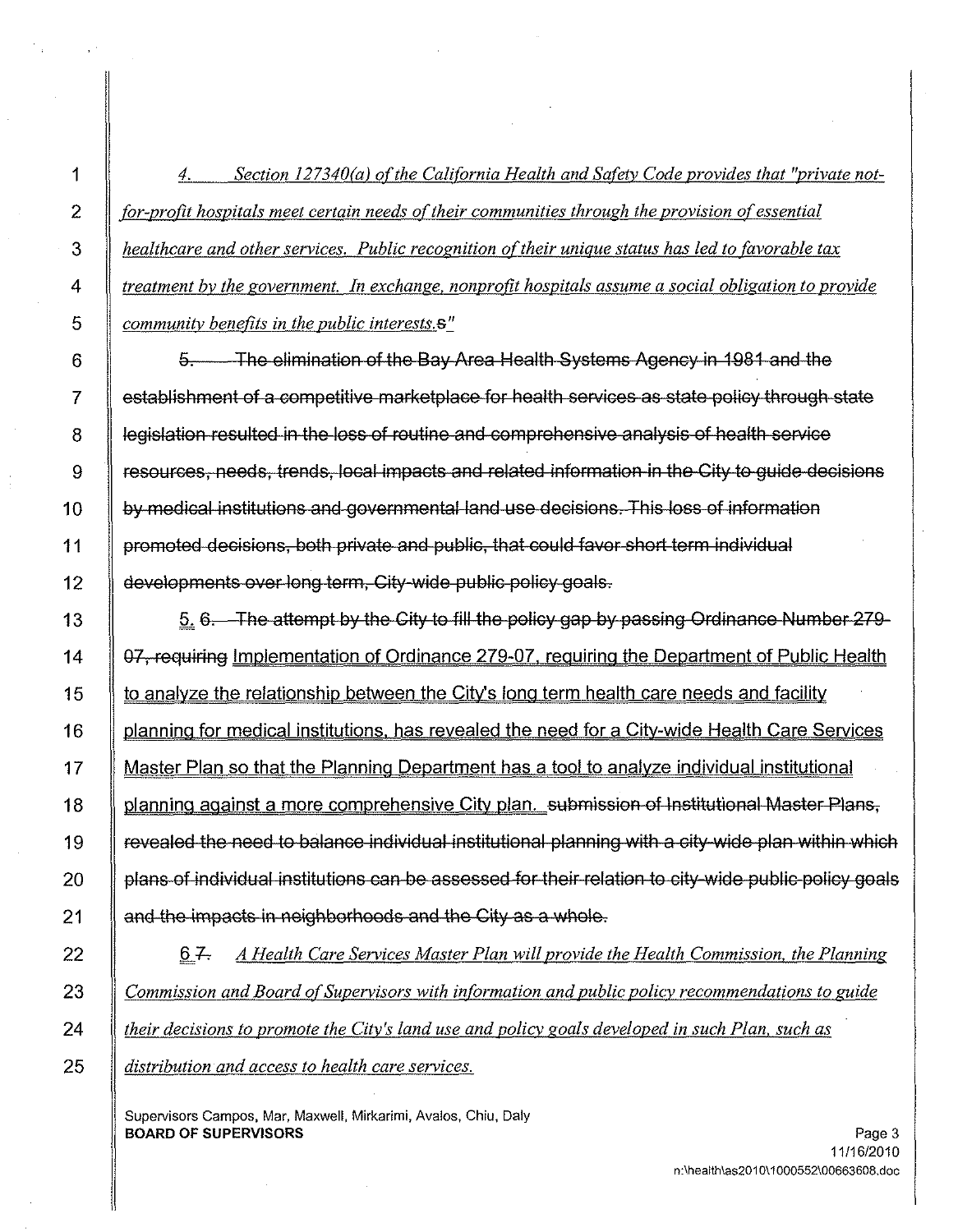7 g~ *A Health Care Services Master Plan will also provide the Health Commission, the Planning Commission and Board ofSupervisors with information essential to disaster planning for the City.*

 8 S,- *The San Francisco Department ofPublic Health is* particularly *well situated to create a Health Care Services Master Plan, as it can draw upon the innovative work ofBuilding a Healthier San Francisco, including "The Living Community Needs Assessment" which is an up-to-date, web-based, compilation ofdata about community health in neighborhoods throughout the City.*

# *SEC.* 342.1. *DEFINITIONS.*

*As used in these sections* 342 *to 342.10, the following terms shall have the following meanings:*

10  $\parallel$  (a) "Application" shall mean an application submitted by an owner or operator of a medical institution for any City land use approval, including but not limited to a conditional use 12 | permit, variance, or other entitlement requiring Planning Commission or Zoning Administrator **action.** 

 $\parallel$  (b) "Applicant" shall mean an owner or operator of a medical institution submitting **an application for a land use approval described in section (a) above.** 

 (B) (a) *"Medical* Uselnstitution"*shall mean* a use as defined in *Sections 790.114.* 17 | 790.44, 890.114, 890.44, 209.3(a), 217(a) and (c) of the Planning Code, excluding any 18 | housing operated by a medical provider or any massage use providers of healthcare services, 19 Such as hospitals, nursing homes, skilled nursing facilities, in-patient hospices, mental and **behavioral health facilities, substance abuse and chemical dependency treatment centers,** 21 Ambulatory care centers, rehabilitation facilities, free standing imaging centers, surgical **centers, birthing centers, clinics, and medical office buildings.** 

# *SEC.* 342.2. *HEALTH CARE SERVICES MASTER PLAN: COMPONENTS*

 *Cal The Department ofPublic Health and the Planning Department shall prepare a Health Care Services Master Plan that displays and analyzes information concerning the geography*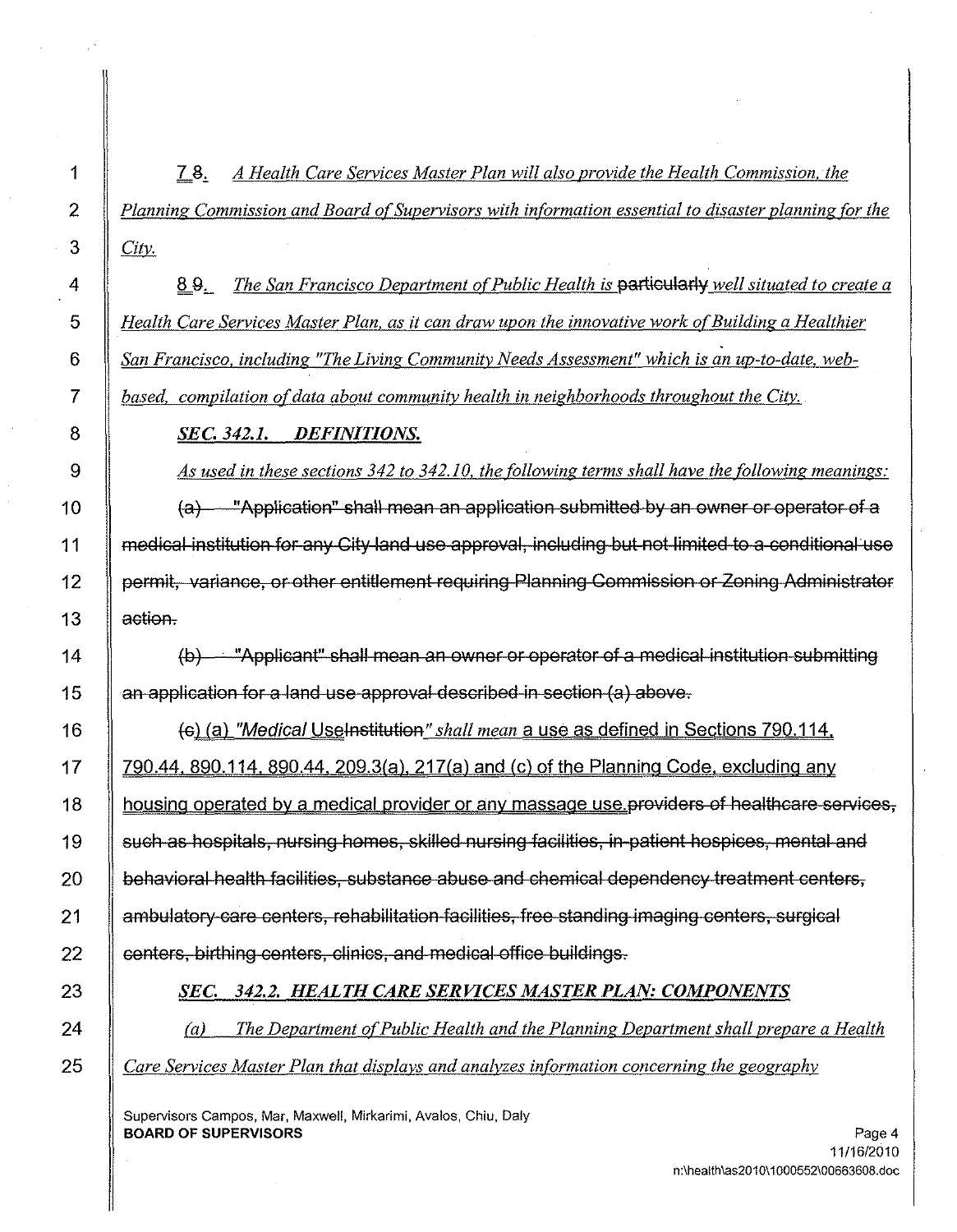| (including natural features of land, weather, and water supply), demography, epidemiology,                 |
|------------------------------------------------------------------------------------------------------------|
| economics/finance, neighborhood characteristics, intensity of use, workforce, technology, and              |
| governmental policy pertinent to distribution, access, quality and cost of health care services in the     |
| City, including the use of the health care services by patients from outside the City, and referral of     |
| patients from the City to medical institutions located outside the City limits. Based on this information, |
| the Health Care Services Master Plan will identify existing and anticipated future needs for health care   |
| services compared to available and anticipated resources and potential impacts on neighborhoods, and       |
| make recommendations for improving the match between needs and resources, as well as where health          |
| care services may be located within an area of the City without a significant to minimize land use         |
| burden on particular neighborhoods. The Health Care Services Master Plan shall consider                    |
| neighborhood density, uses, transit and infrastructure availability, traffic characteristics, including    |
| mode split among cars, public transit, bicycles and pedestrians.                                           |
| The Health Care Services Master Plan shall, to the extent feasible, contain all of the<br>(b)              |
| following components:                                                                                      |
| Health System Trends Assessment: The Health Care Services Master Plan shall describe<br>$\left( l\right)$  |
| and analyze trends in health care services with respect to the City, including but not limited to: disease |
| and population health status; governmental policy (at the national, state, regional levels); disaster      |
| planning; clinical technology; communications technology; payment for services; sources and uses of        |
| capital for investment in services; organization and delivery of services; workforce; community            |
| obligations of providers, and any other trends that, in the discretion of the Department of Public         |
| Health, may affect availability, location, access and use of services in the City.                         |
| Capacity Assessment: The Health Care Services Master Plan shall quantify the current<br>(2)                |
| and projected capacities of existing Medical Uses-medical institutions in San Francisco, including         |
| public and private facilities and community-based and for and non-profit organizations. The                |
| capacity assessment shall describe, analyze, and project resources available for emergency services,       |
|                                                                                                            |

Supervisors Campos, Mar, Maxwell, Mirkarimi, Avalos, Chiu, Daly BOARD OF SUPERVISORS

 $\sim$ 

 $\bar{z}$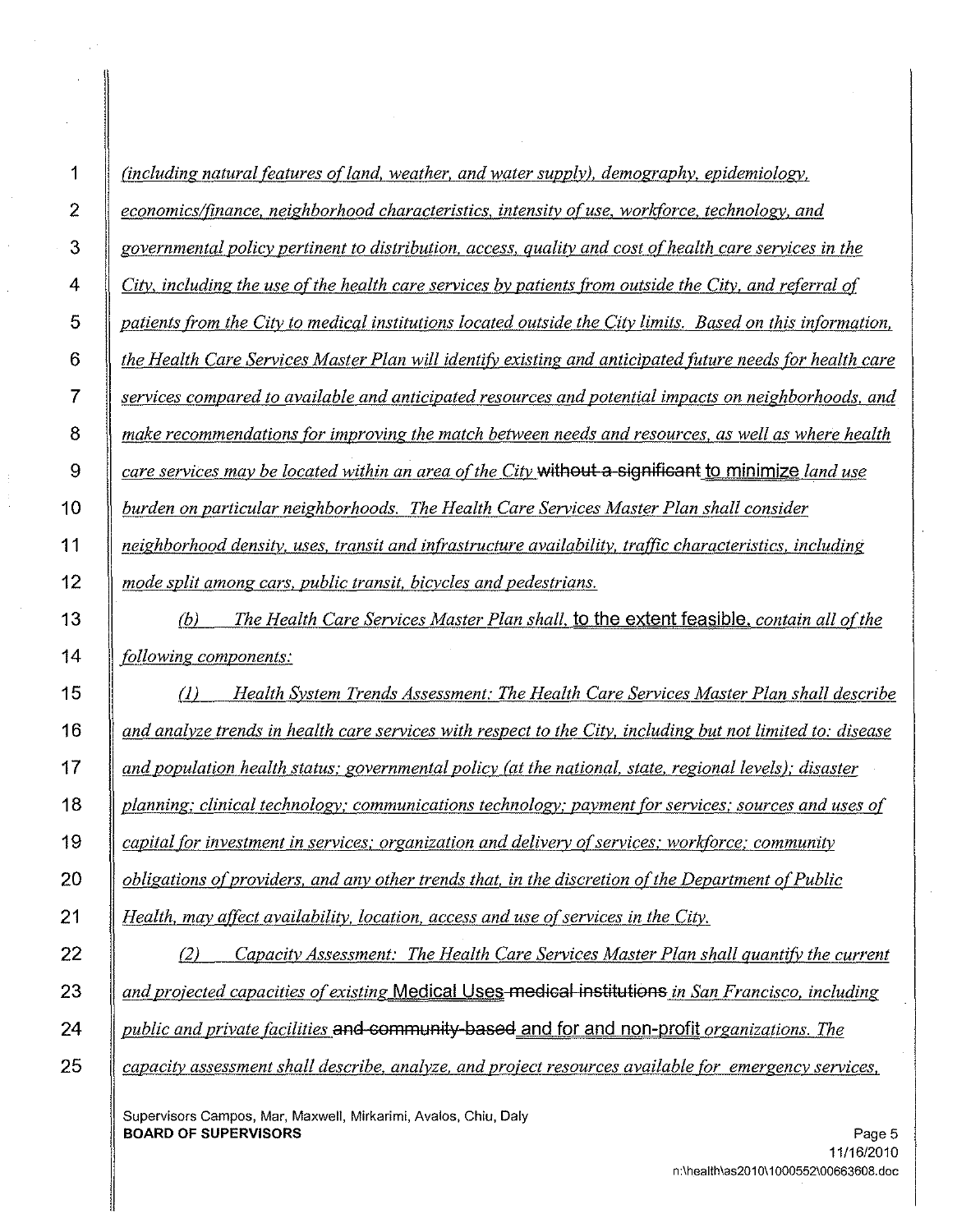*including trauma services; acute hospital services, including beds and services that require specialized facility accommodations; ambulatorv care services including primarv care; specialty physician services; hospital-based and (ree-standing urgent care services; rehabilitation, long term care and home health services; and behavioral health services including psychiatric emergency,* mental health and substance abuse *services. In addition, the capacity assessment shall quantifY "surge capacity" needs in the event ofa disaster.*

 (3) *Land Use Assessment; The Health Care Services Master Plan shall assess the supply, need and demand for* Medical Uses medical institutions *in the di(ferent neighborhoods o{the City; the potential e(fects or land use burdens oflocating such services in particular neighborhoods; and the potential for displacement of other neighborhood-serving uses that may occur as a result of the placement of*Medical Uses medical institutions.

 (4) *Gap Assessment; The Health Care Services Master Plan shall identifY. medical service gaps across the City and medically underserved areas for particular services with reference to geography, transportation!communication options, and unique barriers to accessing care, including but not limited to* the absence of cultural competence. *language, race, immigration status, gender identity, substance abuse, and public assistance.*

**(5)** Historical Role Assessment. The Health Care Services Master Plan shall take  $\parallel$  into consideration the historical role played, if any, by medical uses in the City to provide **medical services to historically underserved groups, such as minority or low income communities**.

 La§). *Recommendations: The Health Care Services Master Plan shall include policy recommendations to promote an equitable and emcient distribution ofhealthcare services in the City; the elimination ofhealthcare service gaps and medically underserved areas; and the placement of* Medical Uses medical institutions *within the City in a manner that is consistent with the character,*

Supervisors Campos, Mar, Maxwell, Mirkarimi, Avalos, Chiu, Daly BOARD OF SUPERVISORS And the state of the state of the state of the state of the state of the state of the state of the state of the state of the state of the state of the state of the state of the state of the state of th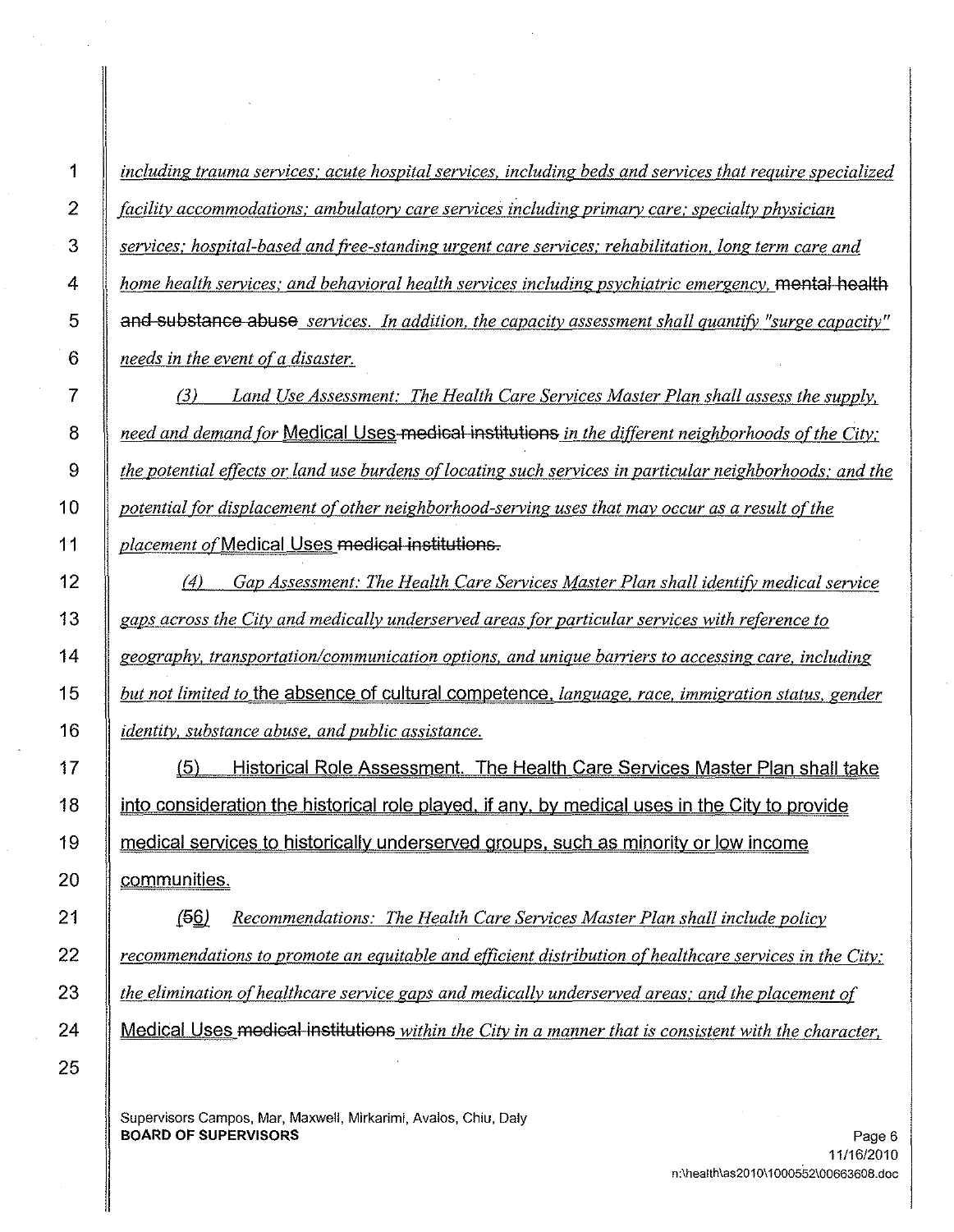*needs and infrastructure ofthe ditferent neighborhoods, and that promotes and protects the public health, safety, convenience and general welfare.*

#### *SEC.* 342.3. *HEALTH CARE SERVICES MASTER PLANPROCESS:*

 (a) *Timing for Health Care Services Master Plan Completion: The Department oCPublic Health, or its designated consultant, shall work with the Planning Department to complete a draft Health Care Services Master Plan within* twelve (12) nine (9) *months ofthe etfective date ofthis ordinance, which time may be extended upon request and by approval ofthe Board ofSupervisors.*

 *(b) Preparation ofthe Health Care Services Master Plan: The Department ofPublic Health shall hold at least two publicly-noticed informational hearings and/or workshops during the course of the preparation ofthe draft Health Care Services Master Plan. The Planning Department shall participate in all hearings and/or workshops.*

 $\vert$  (c) *Upon completion of a draft Health Care Services Master Plan, the Department of Public Health shall provide public notice ofthe availability ofthe Health Care Services Master Plan draa for* 14 | public review. The notice shall specify a period of no less than thirty (30) days during which written *comments* will be received by the Department of Public Health and the Planning Department on the *draft Health Care Services Master Plan.*

 *(d) Public Hearing: After the close ofthe written public comment period, the Health Commission and Planning Commission shall hold a joint public hearing on the draft Health Care* 19 Services Master Plan. The Commissions shall set the time and date for the hearing within a reasonable 20 | period, but in no event shall the hearing date be more than thirty (30) days after the close of the written *public comment period. The Commissions may recommend approval or may request additional information or revisions in the Health Care Services Master Plan. [fthe Health Commission or Planning Commission requests significant or material additional information or revisions for the Health Care Services Master Plan, then the Health Commission and Planning Commission shall hold additional public hearings to consider such changes. either jointly or separately.*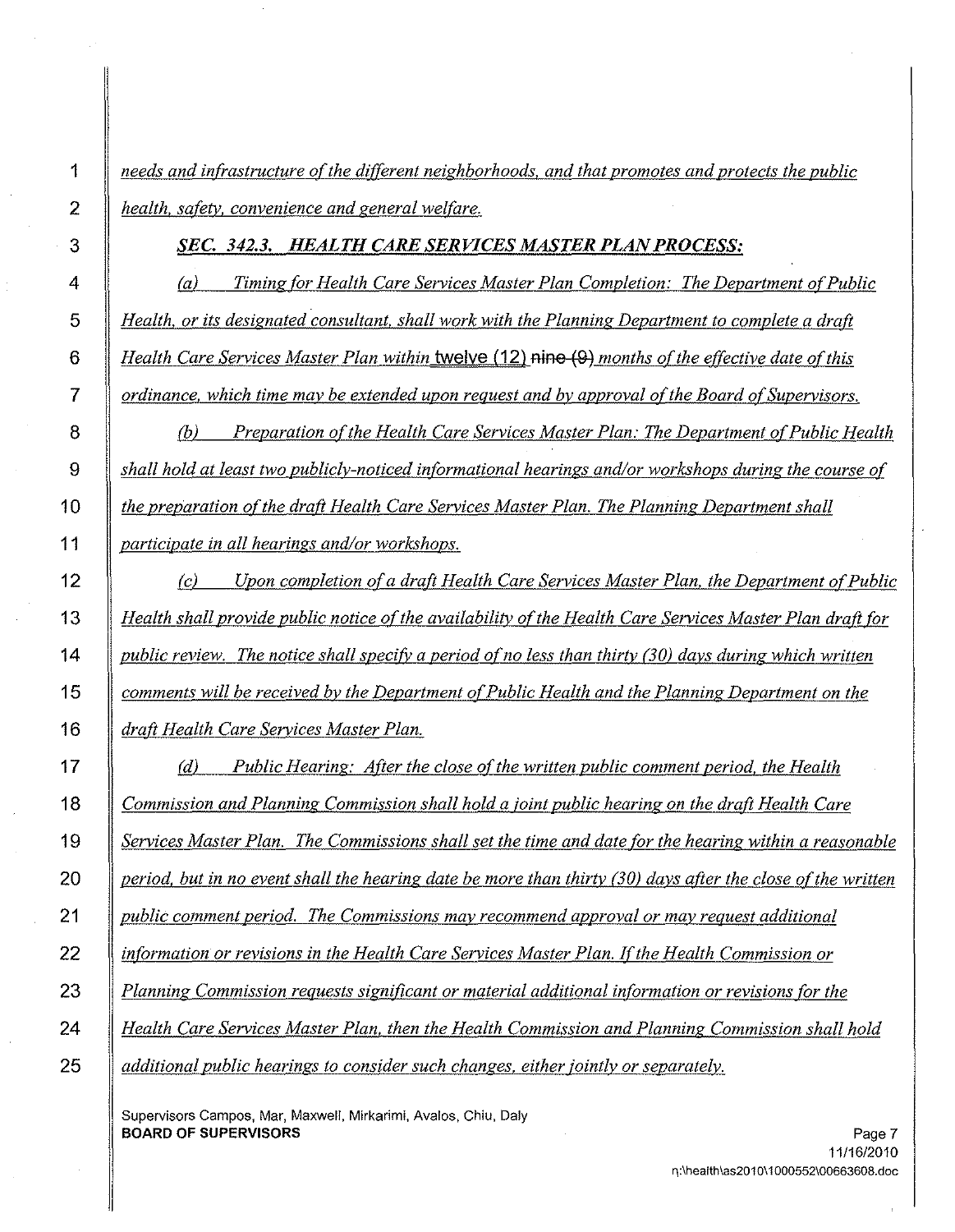| 1               | The Health Commission and the Planning Commission may recommend approval or<br>(e)                   |
|-----------------|------------------------------------------------------------------------------------------------------|
| $\overline{c}$  | disapproval of the Health Care Services Master Plan. Following such recommendations, the Board of    |
| 3               | Supervisors shall schedule a hearing to consider a resolution to adopt the adoption of the Health    |
| 4               | Care Services Master Plan.                                                                           |
| 5               | Plan Update. The Department of Public Health and Planning Department shall update<br>(f)             |
| 6               | the Health Care Services Master Plan every three (3) years including a summary of changes since the  |
| $\overline{7}$  | prior Health Care Services Master Plan was approved. The Department of Public Health and the         |
| 8               | Planning Department may update the Health Care Services Master Plan at any time if either            |
| 9               | department believes an update is necessary. If the departments are unable to update the Health       |
| 10 <sub>1</sub> | Care Services Master Plan within three (3) years of the prior update, they must seek an extension of |
| 11              | time from the Board of Supervisors. The Health Commission, the Planning Commission, and the Board    |
| 12              | of Supervisors shall consider and approve-periodic Health Care Services Master Plan updates based    |
| 13              | upon the same procedures described in sub sections $(a)$ - $(e)$ above.                              |
| 14              | SEC. 342.4. CONSISTENCY DETERMINATION FEE.                                                           |
| 15              | The Planning Department may charge and collect from the a Medical Use medical                        |
| 16              | institution requiring a Consistency Determination pursuant seeking a land use approval               |
| 17              | subject to these sections 342 to 342.10 a fee for the preparation of the required Consistency        |
| 18              | Determination, in an amount that does not exceed the actual cost of preparation. This fee shall      |
| 19              | be sufficient to recover actual costs that the Department incurs and shall be charged on a time      |
| 20              | and materials basis. The Department also may charge for any time and materials costs that            |
| 21              | other agencies, boards, commissions, or departments of the City, including the City Attorney's       |
| 22              | Office, incur in connection with the processing of the Consistency Determination. Upon               |
| 23              | request of the Medical Use, the Department shall provide in writing an estimate of the fee to        |
| 24              | be charged, and the basis for the fee. This fee shall be payable at the time the Consistency         |
| 25              | Determination Application application for such land use approval is submitted.                       |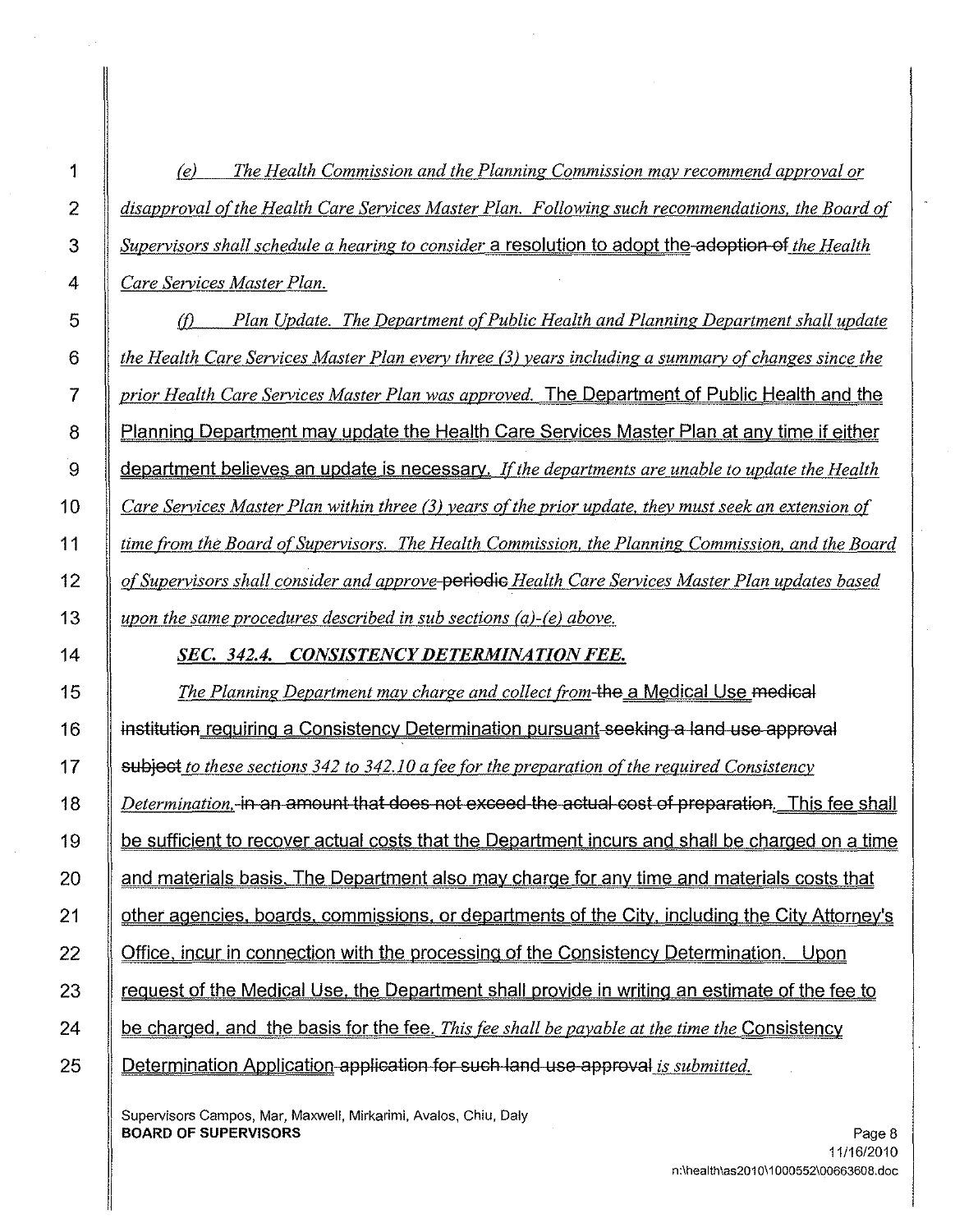# *SEC.* 342.5. *CONSISTENCYDETERMINATION.*

On January 2. 2013 or *JJ.upon adoption ofthe Health Care Services Master Plan,*  $(a)$ 3 whichever date is later. any change of use to a Medical Use. as defined in Section 342.1 (a) 4 that would occupy 10.000 gross sf of floor area. or any expansion of an existing Medical Use 5 **that would add at least 5.000 gross sf of floor area shall file a Consistency Determination** 6 Application with the Planning Department. The Planning Department shall make findings that 7 the proposed or expanded Medical Use is consistent with the most recently updated Health 8 Care Master Plan recommendations. the Planning Department shall review any application 9 for or by a medical institution for a land use approval, in order to make findings that a 10 | proposed use is consistent with the most recently updated Health Care Services Master 11 | Plan's recommendations. 12 (b) *(Consistent Applications. Ifthe Planning Department finds.* after consultation with the

 Health Department, *that an application appears to be* on balance *consistent with the recommendations ofthe Health Care Services Master Plan, the Planning Department shall issue a Consistency Determination to the applicant, and shall immediately post it on the department's website,* **i**l *inviting interested persons to provide public comment on the Consistency Determination. The Planning* 17 | Department shall not take any action on the land use application for a minimum of fifteen (15) days *following the issuance and notice ofthe Consistency Determination. Ifthe Planning Department receives no written obiections to the Consistency Determination within fifteen 05) days. the Consistency Determination is final. Ifthe Planning Department receives written objections setting forth substantive arguments.* as determined by the Planning Director and his or her designee, *that the* **a** *application is not consistent with the recommendations of the Health Care Services Master Plan it shall follow the procedures set forth below for inconsistent applications.* (c) *Inconsistent Applications. Ifthe Planning Department finds that an*

1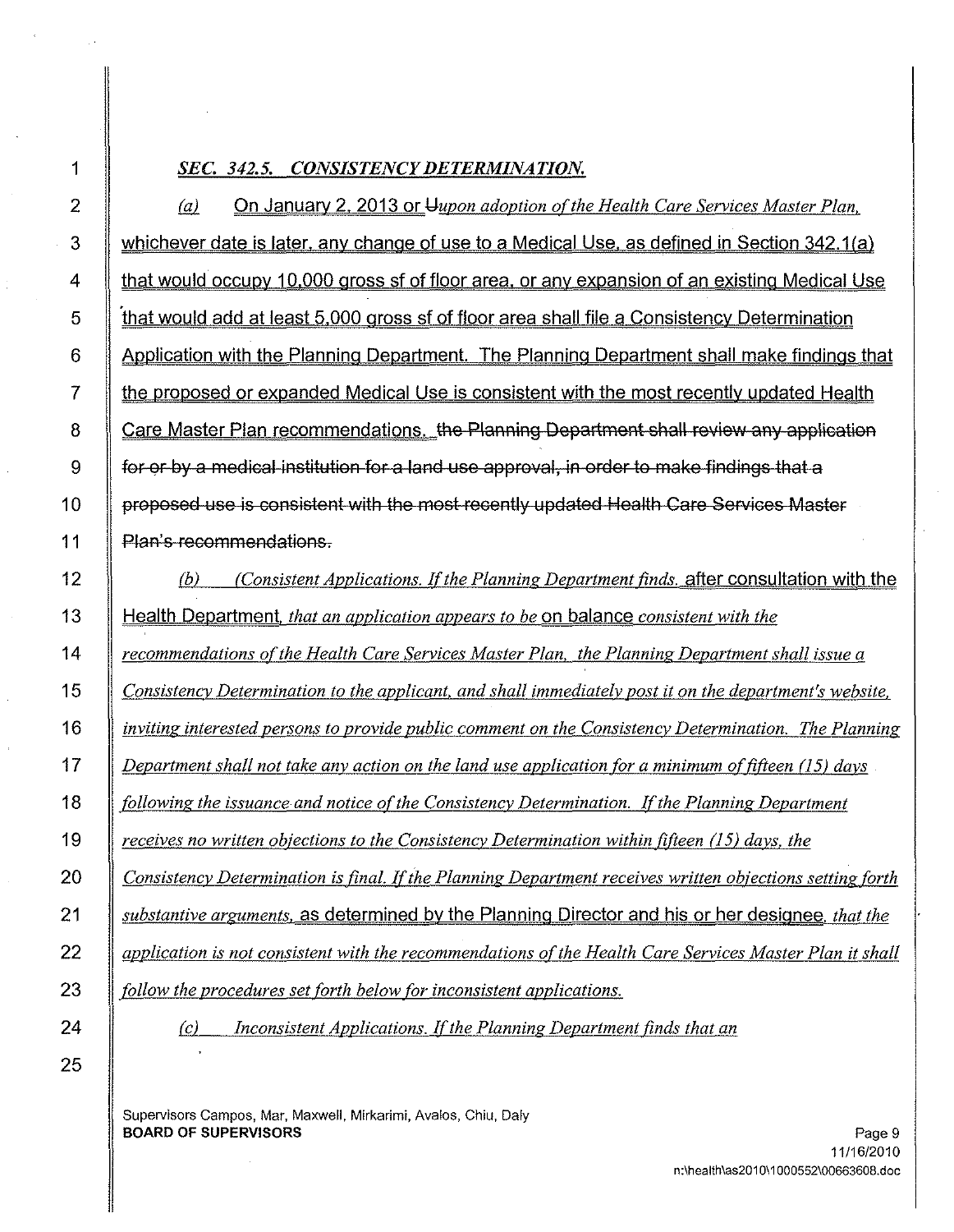| 1                 | application appears to be on balance inconsistent with the recommendations of the Health Care           |
|-------------------|---------------------------------------------------------------------------------------------------------|
| $\overline{2}$    | Services Master Plan, it shall submit the application to the Health Commission. The Health              |
| $\mathbf{3}$      | Commission shall review the application at a public hearing and issue written recommendations           |
| 4                 | concerning whether the applicant's proposal is consistent with the recommendations of the Health        |
| 5                 | Care Services Master Plan. If the Health Commission finds that the application is inconsistent with the |
| 6                 | Health Care Services Master Plan, the Health Commission shall make recommendations to achieve           |
| 7                 | consistency. If the Health Commission finds that the application is consistent with the Health Care     |
| 8                 | Services Master Plan, it shall make written findings to this effect. The Health Commission shall submit |
| 9                 | its recommendations or written findings to the Planning Commission within thirty (30) days after        |
| 10                | receipt of the application. Prior to the Planning Commission's consideration of the Health              |
| 11                | Commission's recommendation, the applicant may amend its application in an effort to achieve            |
| $12 \overline{ }$ | consistency with the Health Care Services Master Plan.                                                  |
| 13                | (d)<br>Public Hearing. The Planning Commission shall hold a public hearing to consider                  |
| 14                | public testimony regarding whether the application is consistent with the recommendations of the        |
| 15                | Health Care Services Master Plan within 30 days after receiving the findings from the Health            |
| 16                | Commission unless the proposed or expanded Medical Use includes other associated                        |
| 17                | entitlements. at the same time that it considers the application as a whole. If the proposed or         |
| 18                | expanded Medical Use includes other entitlements necessitating a Planning Commission                    |
| 19                | hearing, the Planning Commission shall hear the Application for Consistency Determination at            |
| 20                | the same time it considers those other entitlements. The Planning Commission shall consider the         |
| 21                | recommendations of the Health Commission when making a final decision whether or not to issue a         |
| 22                | Consistency Determination, and shall make written findings to this effect. The Planning Commission      |
| 23                | may only approve an entitlement application for which it did not issue a Consistency Determination if   |
| 24                | countervailing public policy considerations justify its approval of the project.                        |
|                   |                                                                                                         |

Supervisors Campos, Mar, Maxwell, Mirkarimi, Avaios, Chiu, Daly **BOARD OF SUPERVISORS** Page 10 **Page 10** Page 10 **Page 10**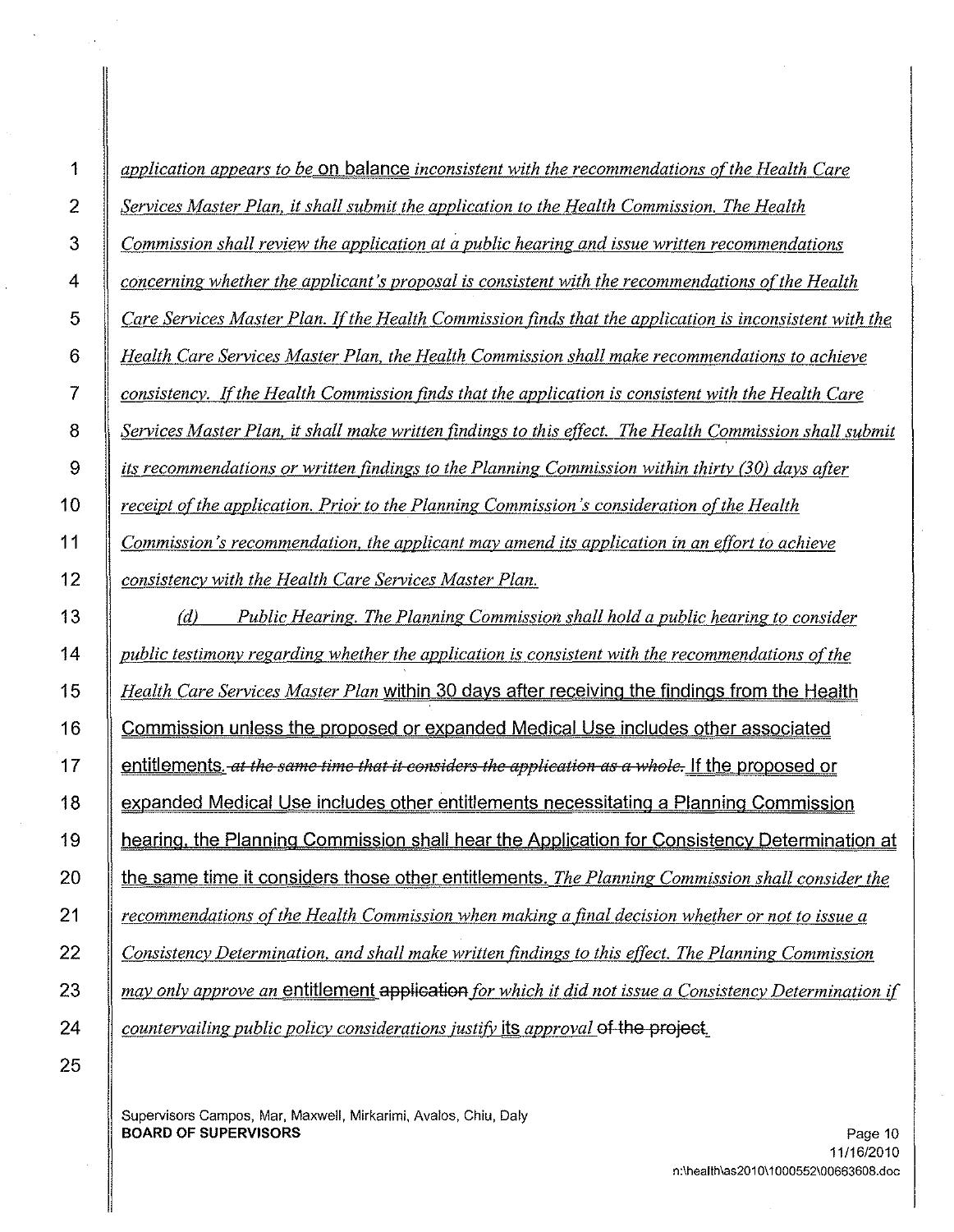| 1              | City Consideration of Consistency Determination. When a Consistency<br>(e)                                |
|----------------|-----------------------------------------------------------------------------------------------------------|
| $\overline{c}$ | Determination is required pursuant to Section 342.5(a). The the Planning Department, the                  |
| 3              | Zoning Administrator and all other involved city agencies shall not approve any permit or entitlements    |
| 4              | for a-medical institution Medical Use unless the Medical Use applicant-obtained a Consistency             |
| 5              | Determination from the Planning Department or the Planning Commission, or the Planning                    |
| 6              | Commission found that countervailing public policy considerations justify approval of the application     |
| 7              | despite its inconsistency with the Health Care Services Master Plan.                                      |
| 8              | <b>SEC. 342.6. APPEALS.</b>                                                                               |
| 9              | (a)<br>Within thirty (30) days of the issuance or denial of a Consistency Determination by the            |
| 10             | Planning Commission, any person may file an appeal. If the Board of Supervisors has authority to          |
| 11             | review-the any associated underlying land use approval entitlements, the appeal of the                    |
| 12             | Consistency Determination shall be filed with the Board of Supervisors. If the Board of Supervisors       |
| 13             | does not have authority to review any associated entitlement the underlying land use approval,            |
| 14             | the appeal shall be filed with the Board of Appeals.                                                      |
| 15             | Appeal to the Board of Supervisors: The Board of Supervisors shall hold a public<br>(b)                   |
| 16             | hearing on an appeal of a Consistency Determination. If the Board of Supervisors, based on all of the     |
| 17             | information before it, disagrees with the Planning Commission's decision to grant or deny a               |
| 18             | Consistency Determination, the Board of Supervisors may reverse such decision. The Board of               |
| 19             | Supervisor's decision shall be final.                                                                     |
| 20             | Appeal to the Board of Appeals: The Board of Appeals shall hold a public hearing on<br>(c)                |
| 21             | an appeal of a Consistency Determination. The Board of Appeals may, based on all of the information       |
| 22             | before it and on the affirmative vote of four of its members (or, if a vacancy exists, by a vote of three |
| 23             | members), disagree with the Planning Commission's decision to grant or deny a Consistency                 |
| 24             | Determination. In such cases the Board of Appeals may overrule the Planning Commission's decision         |
| 25             | and shall state in writing the reasons for its action. The Board of Appeals' decision shall be final.     |
|                |                                                                                                           |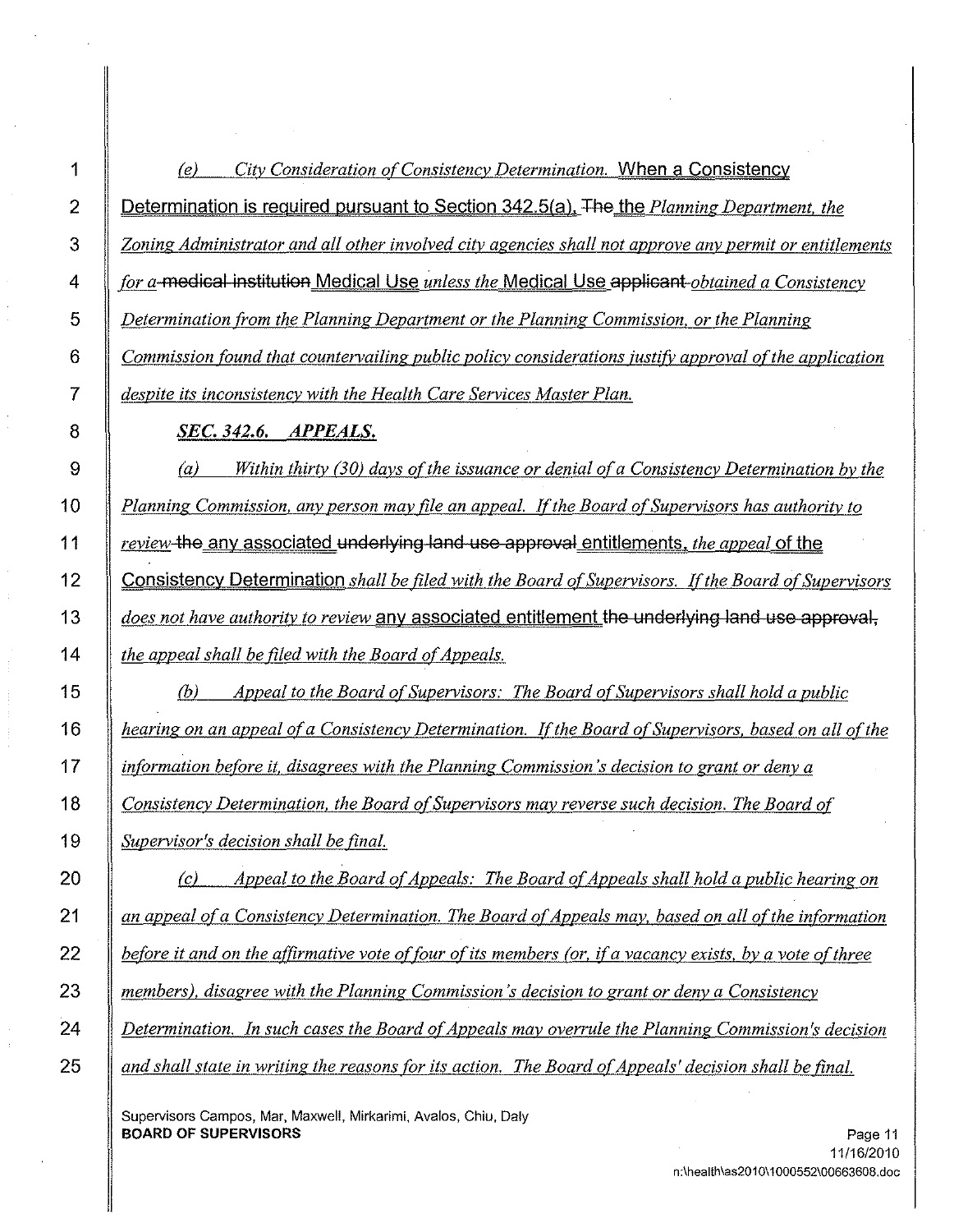1  $\parallel$  (d) The Board of Supervisors or Board of Appeal. as applicable. shall act on the 2 Appeal of the Consistency Determination at the same time it acts on other entitlements for the 3 proposed use. The Board of Supervisors or Board of Appeal, as applicable, may find that 4 Countervailing public policy considerations justify approval of the entitlement despite any 5 | inconsistency with the Health Care Services Master Plan.

### 6 *SEC.* 342.7. *AUTHORITY TO ADOPTRULES AND REGULATIONS.*

 *The Planning Director. in consultation with the Department ofPublic Health. may prepare rules. regulations. or guidelines to implement and enforce these sections* 342 *to 342.10. Rules or regulations prepared pursuant to this Section shall be adopted at a regular meeting ofthe Planning Commission. by a majority vote following a public hearing. provided that the amendment has been calendared for hearing for at least ten days.*

# 12 *SEC.* 342.8 *PREEMPTION.*

13 *In adopting sections* 342 *to 342.10. the Board ofSupervisors does not intend to regulate or* 14  $\parallel$  affect the rights or authority of the State to take any actions that are required, directed, or expressly *15 authorized by Federal or State law. This ordinance shall not apply to prohibit conduct that is*

16 | prohibited by Federal and State law. The ordinance does not intend to supplant or supersede any state

17  $\parallel$  or local land use or environmental laws or regulations, including but not limited to the City's land use *18 planning and zoning ordinances and the California Environmental Quality Act.*

19 *SEC.* 342.9. *CITY UNDERTAKING LIMITED TO PROMOTION OF GENERAL*

### *20 WELFARE.*

 *In undertaking the adoption and enforcement ofthese sections* 342 *to 342.10. the City is*  $\parallel$  assuming an undertaking only to promote the general welfare. The City does not intend to impose the  $\parallel$  type of obligation that would allow a person to sue for money damages for an injury that the person  $\parallel$  claims to suffer as a result of a City officer or employee taking or failing to take an action with respect *to any matter covered by these sections.*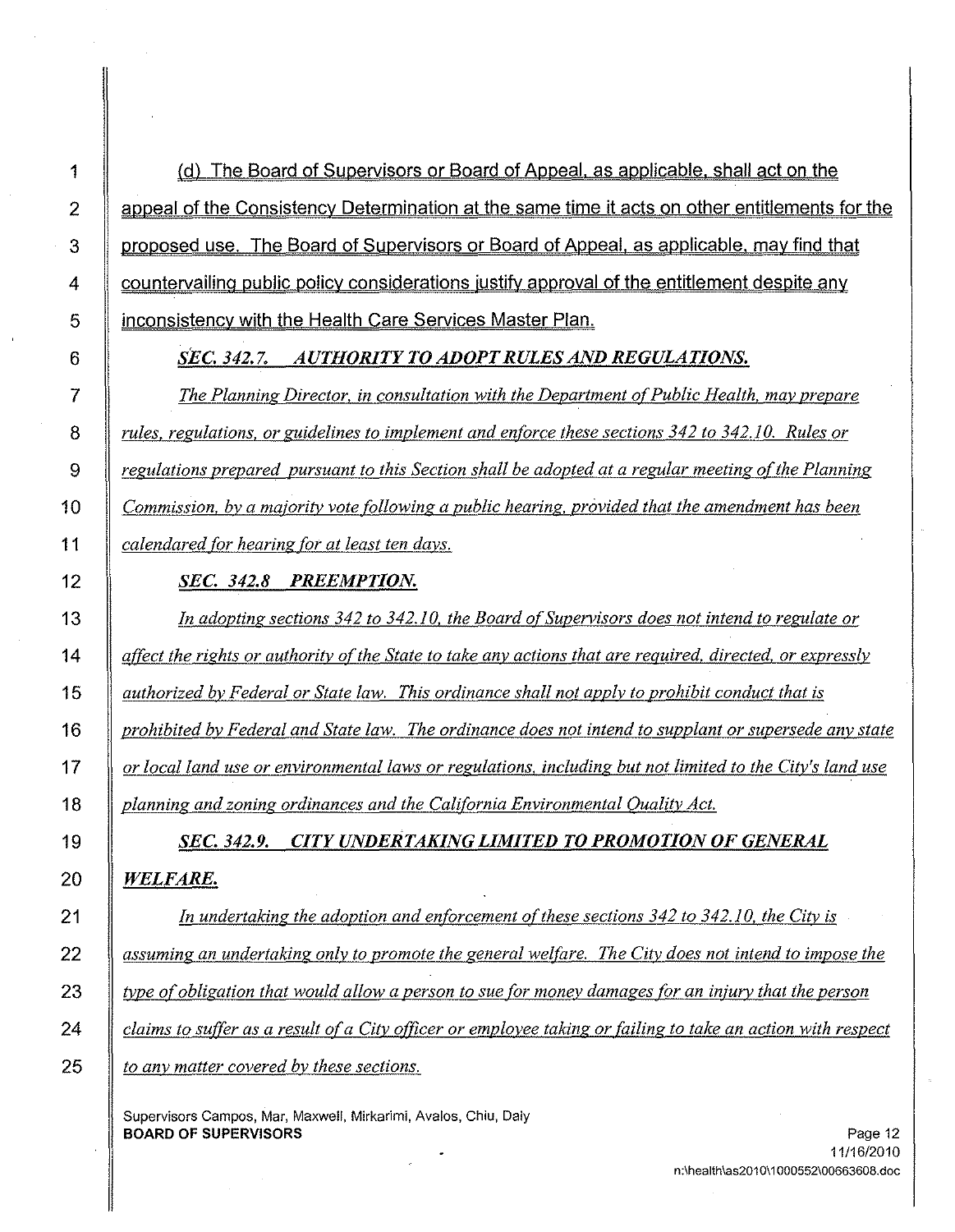| 1               | SEC. 342.10. SEVERABILITY.                                                                                  |
|-----------------|-------------------------------------------------------------------------------------------------------------|
| $\overline{2}$  | If any of the provisions of these sections $342$ to $342.10$ or the application thereof to any person       |
| 3               | or circumstance is held invalid, the remainder of these sections, including the application of such part    |
| 4               | or provisions to persons or circumstances other than those to which it is held invalid, shall not be        |
| 5               | affected thereby and shall continue in full force and effect. To this end, the provisions of these sections |
| 6               | <i><u>are severable.</u></i>                                                                                |
| 7               | Section 3. This Section is uncodified.                                                                      |
| 8               | The Board of Supervisors hereby urges the Planning Commission to initiate a General                         |
| 9               | Plan Amendment pursuant to Section 340 of the Planning Code, to bring the Health Care                       |
| 10 <sup>1</sup> | Services Master Plan within the General Plan.                                                               |
| 11              | APPROVED AS TO FORM:                                                                                        |
| $12 \,$         | DENNIS J. HERRERA, City Attorney                                                                            |
| 13              |                                                                                                             |
| 14              | By:<br>ANDREARUZ-ESQUIDE<br>Deputy City Attorney                                                            |
| 15              |                                                                                                             |
| 16              |                                                                                                             |
| 17              |                                                                                                             |
| 18              |                                                                                                             |
| 19              |                                                                                                             |
| 20              |                                                                                                             |
| 21              |                                                                                                             |
| 22              |                                                                                                             |
| 23              |                                                                                                             |
| 24              |                                                                                                             |
| 25              |                                                                                                             |
|                 | Supervisors Campos, Mar, Maxwell, Mirkarimi, Avalos, Chiu, Daly                                             |
|                 | <b>BOARD OF SUPERVISORS</b><br>Page 13<br>11/16/2010                                                        |

I

1

 $\frac{1}{2}$ 

 $\frac{1}{2}$ à,  $\bar{z}$ 

 $\sim$ 

 $\hat{\mathcal{E}}$ 

 $\sim$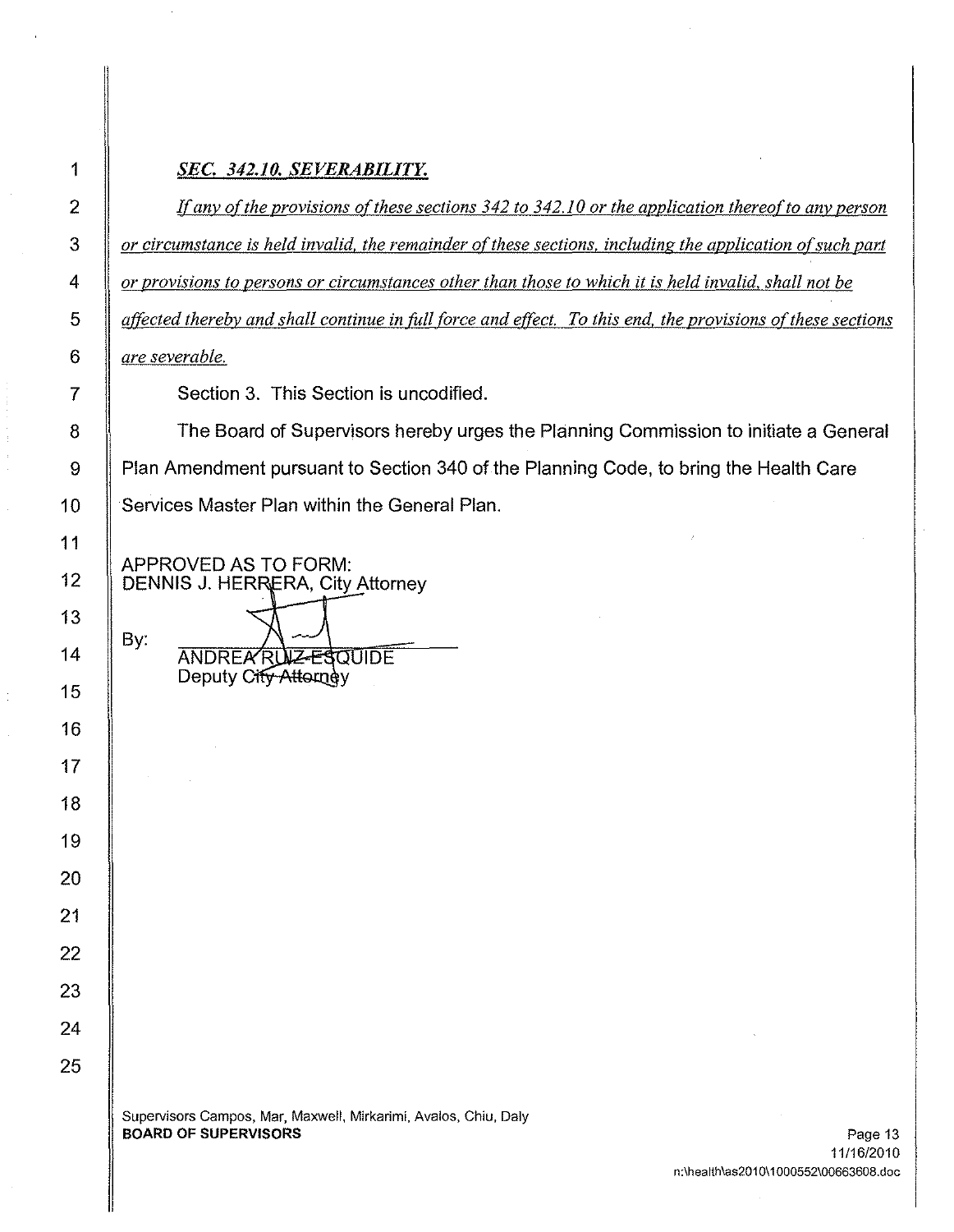

# **City and County of San Francisco Tails Ordinance**

City Hall **1Dr. Carlton B. Goodlett Place San Francisco, CA 94 I**02~4689

**File Number: 101057 Date Passed:** November 23,2010

Ordinance amending the San Francisco Planning Code by adding Sections 342 to 342.10 requiring the preparation of a Health Care Services Master Plan identifying the current and projected needs for, and locations of, health care services within San Francisco and recommending how to achieve and maintain appropriate distribution of, and equitable access to, such services; requiring that any change of use to a Medical Use, as defined, that will occupy a space exceeding 10,000 gross square feet of floor area, or an expansion of any existing Medical Use by at least 5,000 gross square feet of floor area obtain a Consistency Determination from the Planning Commission or the Planning Department determining that the proposed use or expansion promotes the goals recommended in the Master Plan; providing fees for time and material costs incurred to prepare the Consistency Determination, and making findings, including findings of consistency with the General Plan and the eight priority policies of Planning Code Section 101.1 and environmental findings.

November 01, 2010 Land Use and Economic Development Committee - CONTINUED

November 15,2010 Land Use and Economic Development Committee -AMENDED, AN AMENDMENT OF THE WHOLE BEARING NEW TITLE

November 15, 2010 Land Use and Economic Development Committee - RECOMMENDED AS AMENDED AS A COMMITTEE REPORT

November 16,2010 Board of Supervisors - PASSED ON FIRST READING AS AMENDED

Ayes: 8 - Avalos, Campos, Chiu, Daly, Dufty, Mar, Maxwell and Mirkarimi Noes: 3 - Alioto-Pier, Chu and Elsbernd

November 16, 2010 Board of Supervisors - AMENDED

Ayes: 11 - Alioto-Pier, Avalos, Campos, Chiu, Chu, Daly, Dufty, Elsbernd, Mar, Maxwell and Mirkarimi

November 23, 2010 Board of Supervisors - FINALLY PASSED

Ayes: 8 - Avalos, Campos, Chiu, Daly, Dufty, Mar, Maxwell and Mirkarimi Noes: 3 - Alioto-Pier, Chu and Elsbernd